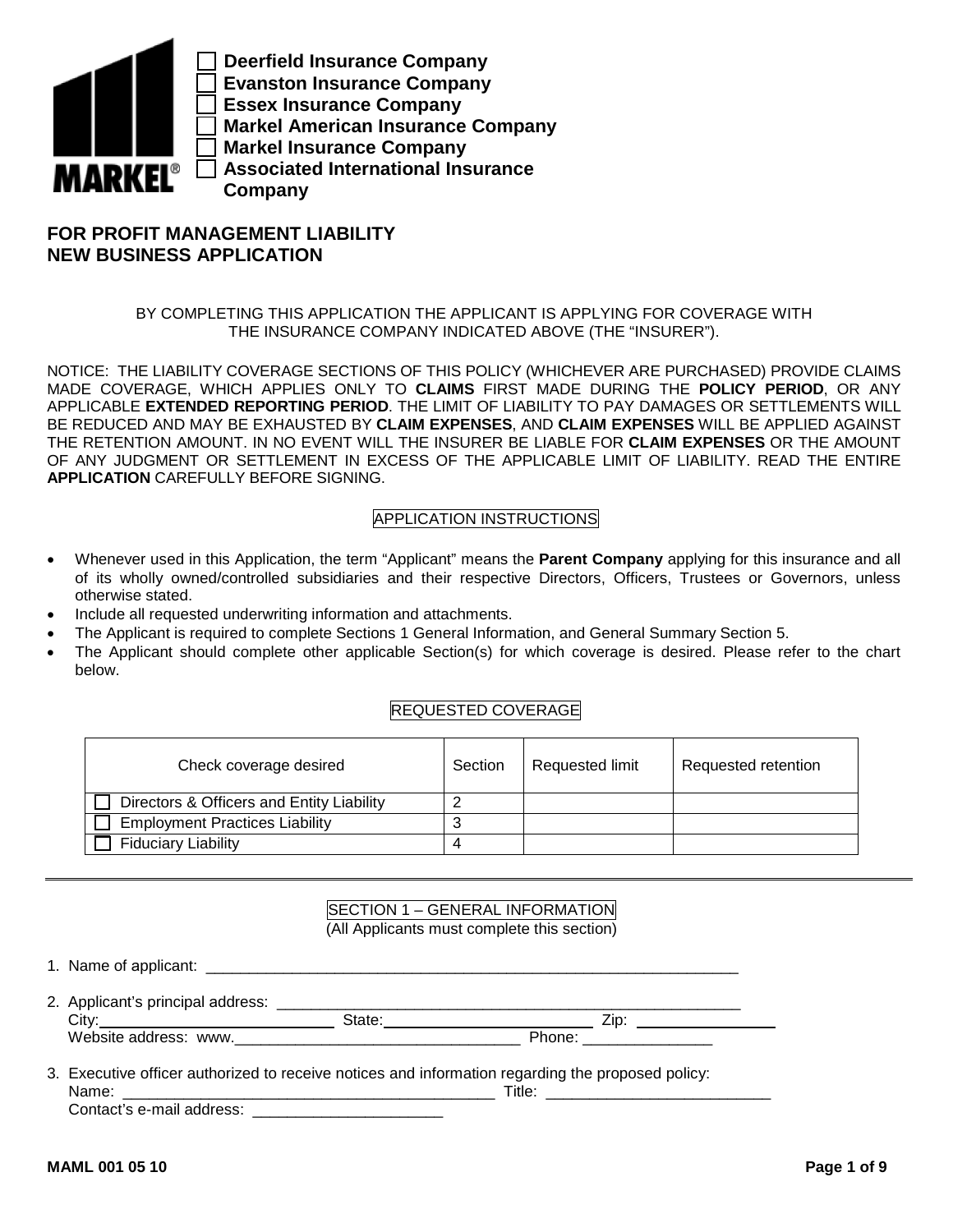If different than above, please indicate the individuals responsible for Human Resources and employment law matters and benefit plan administration:

|                                                                                                                                                                                                                               | Title: $\frac{1}{\sqrt{1-\frac{1}{2}}\sqrt{1-\frac{1}{2}}\sqrt{1-\frac{1}{2}}\sqrt{1-\frac{1}{2}}\sqrt{1-\frac{1}{2}}}}$ |
|-------------------------------------------------------------------------------------------------------------------------------------------------------------------------------------------------------------------------------|--------------------------------------------------------------------------------------------------------------------------|
|                                                                                                                                                                                                                               | Title: ___________________                                                                                               |
| Contact's e-mail address: _________________________                                                                                                                                                                           |                                                                                                                          |
| 4. Please describe the nature of the Applicant's operations?                                                                                                                                                                  |                                                                                                                          |
| 5. Primary SIC Code: __________________                                                                                                                                                                                       |                                                                                                                          |
| 6. Date established: example a state of the state of the state of the state of the state of the state of the state of the state of the state of the state of the state of the state of the state of the state of the state of | State of incorporation: _______________________                                                                          |

- 7. Does the Applicant have any subsidiaries for which coverage is requested?  $\Box$  Yes  $\Box$  No If Yes, please attach a list of these entities and indicate nature of business for each.
- 8. Financial information:

| BASED ON FINANCIAL DATA AS OF:                                                                | (YEAR/MONTH)                                       |
|-----------------------------------------------------------------------------------------------|----------------------------------------------------|
| Total assets:                                                                                 |                                                    |
| Total liabilities:                                                                            |                                                    |
| Total revenues:                                                                               |                                                    |
| Net income:                                                                                   |                                                    |
| Cash flows from operations:                                                                   |                                                    |
| Compliance with all debt covenants:                                                           | Yes<br><b>No</b><br>If No, attach an explanation.  |
| Do current assets exceed current liabilities:                                                 | No<br>Yes                                          |
| Will more than 50% of the total long-term<br>liabilities mature within the next<br>18 months? | Yes<br>$\Box$ No<br>If Yes, attach an explanation. |

- 9. In the next 18 months, or in the past 18 months is the Applicant contemplating or has the Applicant completed or been in the process of completing any actual or proposed merger, acquisition, divestment or consolidation of another entity?  $\Box$  Yes  $\Box$  No If Yes, attach an explanation.
- 10. Has the Applicant or any person proposed for coverage been the subject of, involved in, or convicted of, any of the following in the past five years:
	- (a) Anti-trust, copyright or patent infringement litigation?  $\Box$  Yes  $\Box$  No
	- (b) Civil, criminal, or administrative proceeding charging/alleging violation of any federal or state securities laws or regulations?  $\Box$  Yes  $\Box$  No<br>Any other criminal actions? Or, the subject of a pending criminal proceeding?  $\Box$  Yes  $\Box$  No
	- (c) Any other criminal actions? Or, the subject of a pending criminal proceeding?  $\Box$  Yes  $\Box$  No (d) Representative actions, class actions or derivative suits?
	- (d) Representative actions, class actions or derivative suits?
	- (e) Administrative, criminal, legislative or regulatory investigation?  $\Box$  Yes  $\Box$  No
	- (f) Federal or state proceeding citing a violation of anti-harassment or anti-discrimination law? $\Box$  Yes  $\Box$  No

If yes to any part of question 10, attach a full description of the details. It is agreed the with respect to question 10, if such circumstances exist, any claim arising from such circumstances are excluded from the proposed insurance.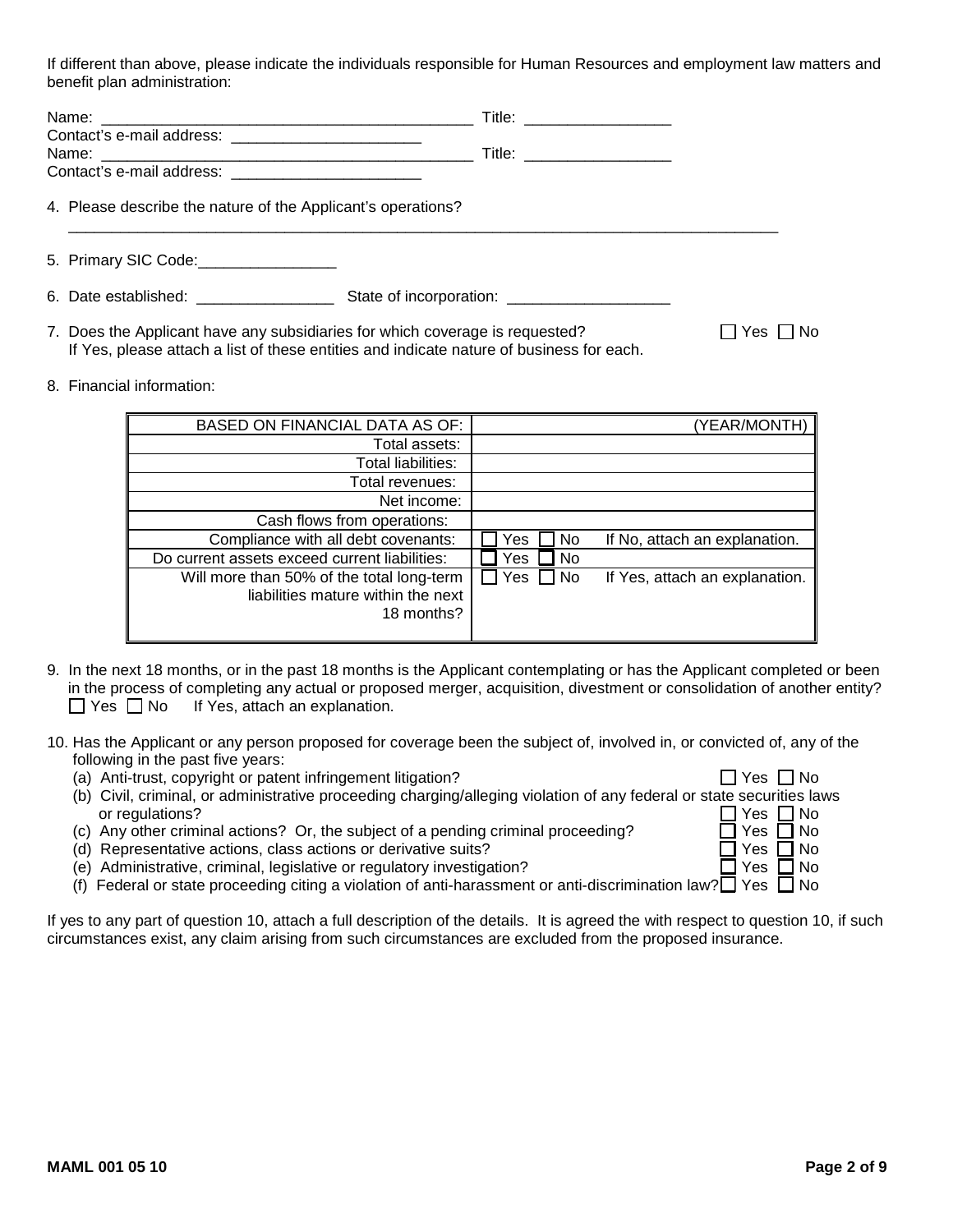Please identify any family relationships among the individuals listed above. If more room is needed, please include via attachment.

# SECTION 3 - EMPLOYMENT PRACTICES INFORMATION

Seasonal

Independent contractors

(Complete this section only if Employment Practices Liability coverage is desired.)

1. Employee count:

| Domestic |  |
|----------|--|
| Foreian  |  |

State | Full time | Part time/Temp/

If more room is needed, please include via attachment.

2. Domestic employee breakdown:

# **MAML 001 05 10 Page 3 of 9**

11. Provide details of any actual or potential claims reported under prior insurance for which this policy would provide coverage.\_\_\_\_\_\_\_\_\_\_\_\_\_\_\_\_\_\_\_\_\_\_\_\_\_\_\_\_\_\_\_\_\_\_\_\_\_\_\_\_\_\_\_\_\_\_\_\_\_\_\_\_\_\_\_\_\_\_\_\_\_\_\_\_\_\_\_\_\_\_\_\_\_\_\_\_\_\_\_\_\_\_\_\_\_\_\_\_\_\_

\_\_\_\_\_\_\_\_\_\_\_\_\_\_\_\_\_\_\_\_\_\_\_\_\_\_\_\_\_\_\_\_\_\_\_\_\_\_\_\_\_\_\_\_\_\_\_\_\_\_\_\_\_\_\_\_\_\_\_\_\_\_\_\_\_\_\_\_\_\_\_\_\_\_\_\_\_\_\_\_\_\_\_\_\_\_\_\_\_\_\_\_\_\_\_\_\_\_ If no such claims, check here:  $\Box$  None

# SECTION 2 – DIRECTORS AND OFFICERS

\_\_\_\_\_\_\_\_\_\_\_\_\_\_\_\_\_\_\_\_\_\_\_\_\_\_\_\_\_\_\_\_\_\_\_\_\_\_\_\_\_\_\_\_\_\_\_\_\_\_\_\_\_\_\_\_\_\_\_\_\_\_\_\_\_\_\_\_\_\_\_\_\_\_\_\_\_\_\_\_\_\_\_\_\_\_\_\_\_\_\_\_\_\_\_\_\_\_

(Complete this section only if Directors & Officers coverage is desired.)

- 1. In the next 18 months, or during the past 18 months is the Applicant contemplating or has the Applicant completed or been in the process of completing:
	- (a) Any changes in ownership structure?
	- (b) Any changes in the Board of Directors or senior management?
	- (c) Any public or private offering of debt or equity securities?

If Yes, please attach a detailed explanation to this application.

2. Stock ownership:

- a. Are any of the Applicant's securities publicly traded or the subject of a "shelf registration"? Yes No Exchange(s):\_\_\_\_\_\_\_\_\_\_\_\_\_\_\_\_\_\_\_\_\_\_\_\_ Ticker symbol:\_\_\_\_\_\_\_\_\_\_\_\_\_\_\_\_\_\_\_\_
- b. Number of common shares outstanding:
- c. Number of common shares owned directly or beneficially by Directors and Officers: \_\_\_\_\_\_\_\_\_\_\_\_\_\_
- d. Number of common stock shareholders: \_\_\_\_\_\_\_\_\_\_\_\_\_\_\_\_\_\_\_\_\_\_\_\_

| Shareholders owning directly or<br>beneficially more than 5%<br>of voting shares | Percent owned | Relationship to applicant |
|----------------------------------------------------------------------------------|---------------|---------------------------|
|                                                                                  |               |                           |
|                                                                                  |               |                           |
|                                                                                  |               |                           |
|                                                                                  |               |                           |
|                                                                                  |               |                           |

 $\Box$  Yes  $\Box$  No  $\Box$  Yes  $\Box$  No

**Volunteers** 

| r es | I INO     |
|------|-----------|
| Yes  | $\Box$ No |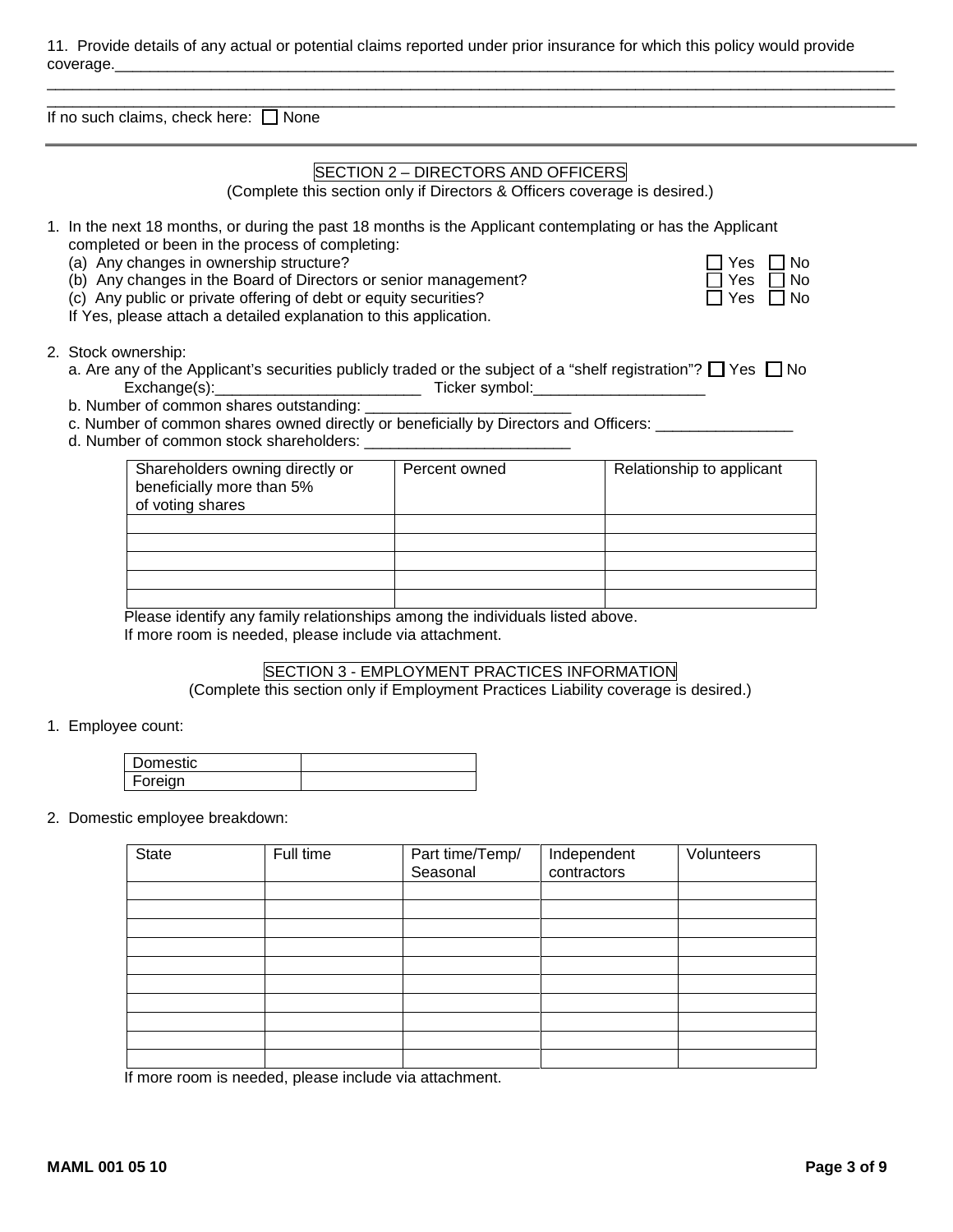# 3. Turnover for the last three years:

| Total employees   Percentage |  |
|------------------------------|--|
|                              |  |
|                              |  |
|                              |  |
|                              |  |

- 4. Yes No Does the Applicant have a Human Resources department? If "No" does the Applicant have other qualified staff members serving equivalent functions?  $\Box$  Yes  $\Box$  No If "No" how are these issues handled and by whom? Please attach details.
- 5. Does the Applicant have a written Human Resources manual in place?  $\Box$  Yes  $\Box$  No If "Yes" does the Human Resources manual address the following:
	- (a) Anti-discrimination
	- (b) Anti-sexual harassment
	- (c) Americans with Disabilities Act
	- (d) Family Medical Leave Act
	- (e) Progressive discipline
	- (f) Performance management
	- $(g)$  Employment at will
	- When was the Human Resources manual last updated and distributed? \_\_\_\_\_\_\_\_\_\_\_\_\_\_
- 6. Are employment issues relating to the following handled by the Human Resources department, outside counsel and/or the Legal department?
	- $\Box$  Yes  $\Box$  No Yes □ No Yes ∐ No Yes ∐ No Yes ∐ No (a) Terminations (b) Discrimination (c) Sexual harassment (d) Layoffs (e) Transfers (f) Promotions  $\Box$  Yes  $\Box$  No

7. Is any reduction of employees or change of status anticipated or being contemplated in the next 18 months or has any such reduction or change occurred in the past 18 months?  $\Box$  Yes  $\Box$  No

 $\overline{\phantom{a}}$ 

- If "Yes" please answer the following:
	- (a) What percentage of employees will be affected?
	- (b) Will outside counsel be utilized?  $\Box$  Yes  $\Box$  No
	- $(c)$  Will severance be offered to all affected employees?  $\Box$  Yes  $\Box$  No
	- (d) Are procedures in place to assist affected employees find work? □ Yes □ No
- 8. Total percentage of current employees with annual compensation greater than \$100,000: \_\_\_\_\_\_\_\_\_\_\_\_\_\_\_\_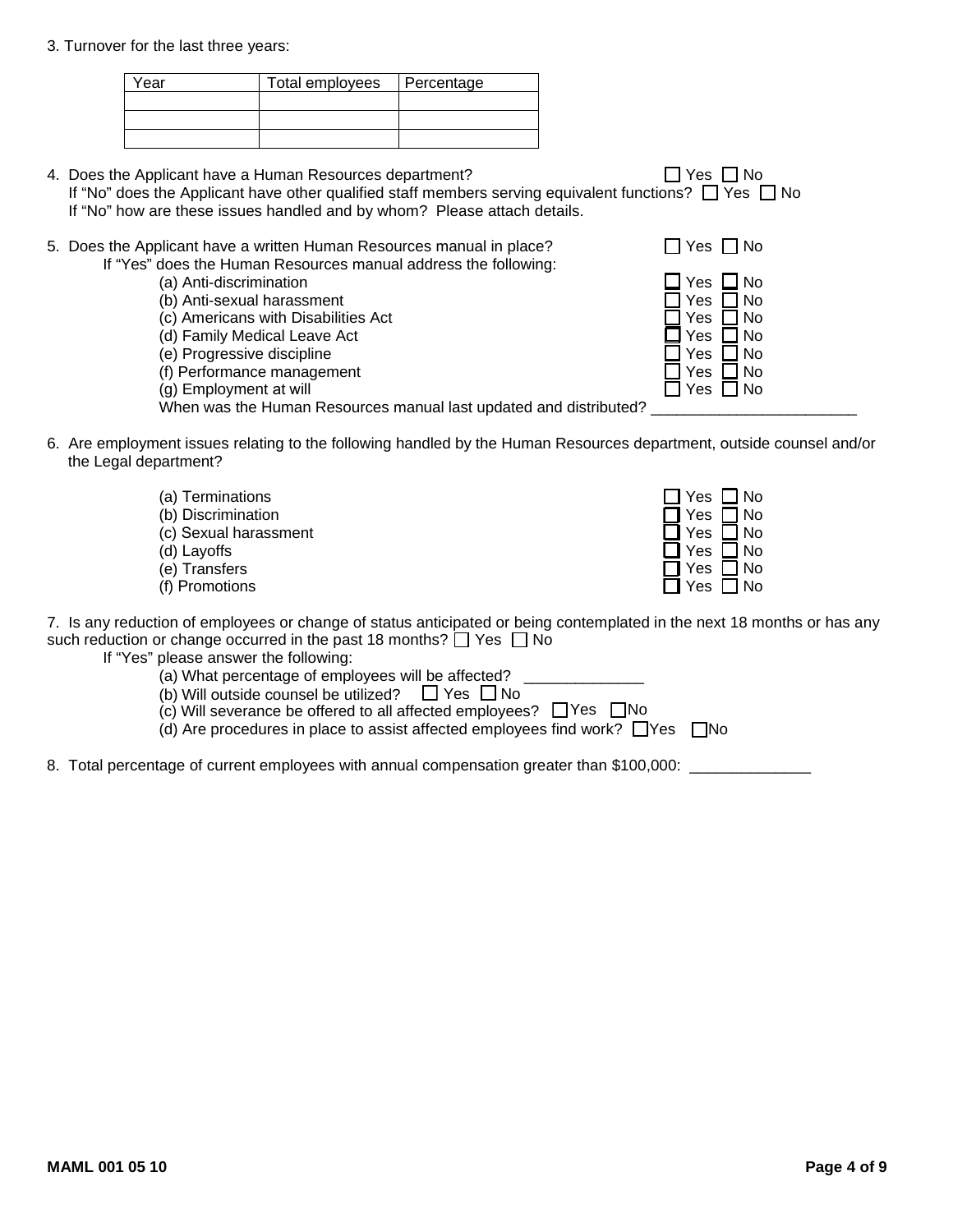# 1. Plan summary:

| Plan name | Plan type | Year<br>established | Plan assets<br>(current year) | Plan<br>participants | Multi or Multiple<br>employer plan<br>(Yes/No) | Plan<br>funding<br>percent<br>(DB Only) |
|-----------|-----------|---------------------|-------------------------------|----------------------|------------------------------------------------|-----------------------------------------|
|           |           |                     |                               |                      |                                                |                                         |
|           |           |                     |                               |                      |                                                |                                         |
|           |           |                     |                               |                      |                                                |                                         |
|           |           |                     |                               |                      |                                                |                                         |
|           |           |                     |                               |                      |                                                |                                         |

Defined Benefit Plan = DB Welfare Plan = WP

Types of plans: Defined Contribution Plan = DC Employee Stock Ownership Plan = ESOP

- 2. If any plan for which coverage is requested holds or invests in securities of the Applicant, please provide details, including name of plan, number of shares held and most recent share value. If no such plan, check here:  $\Box$  None
- 3. In the past 18 months has the Applicant merged, spun-off, transferred or terminated any employee benefit plan(s) or is any such merger, spin-off, transfer or termination being contemplated in the next 18 months?  $\Box$  Yes  $\Box$  No If Yes, provide details including transaction date, status of asset distribution, whether similar benefits are being offered, and name of insurance carrier if terminated plan benefits are secured by insurance.

| 4. Are all plans in compliance with plan agreements or ERISA? | $\Box$ Yes $\Box$ No |
|---------------------------------------------------------------|----------------------|
| If No, please describe:                                       |                      |

- 5. Has any fiduciary been:
	- (i) Accused of, found guilty of, or held liable for a breach of trust?  $\Box$  Yes  $\Box$  No (ii) Convicted of criminal conduct?
	- (ii) Convicted of criminal conduct?
	- If Yes to any of the above, please attach a full description of the details.
- 6. Has any amendment to any plan been made or contemplated within the past two (2) years, or is any amendment now contemplated, which has resulted or might result in any reduction of benefits including, but not limited to an increase in participant's share of cost? an increase in participant's share of cost? If Yes, please attach details. If there has been any amendment(s), please attach copies.
- 7. Do any plan(s) employ outside providers to perform services in the following disciplines?

| any planto, omploy oatoldo providere to pollomi convided in the following dicciplintos. |                      |
|-----------------------------------------------------------------------------------------|----------------------|
| (a) Investment                                                                          | 7 Yes ∩No            |
| (b) Accounting                                                                          | $\Box$ Yes $\Box$ No |
| (c) Actuarial                                                                           | $\Box$ Yes $\Box$ No |
| (d) Legal                                                                               | $\Box$ Yes $\Box$ No |
| (e) Administrative                                                                      | $\Box$ Yes $\Box$ No |
|                                                                                         |                      |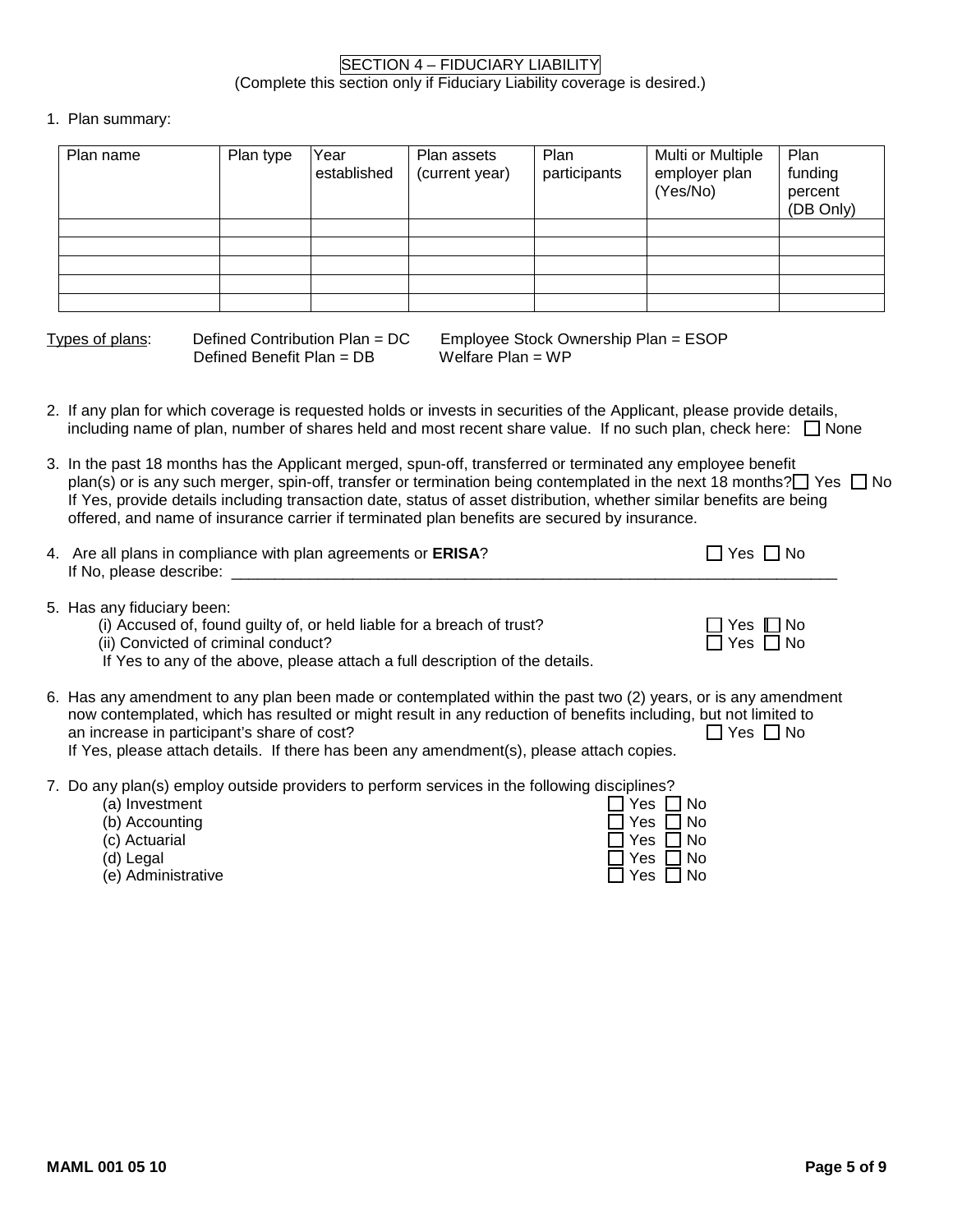# SECTION 5 – GENERAL SUMMARY

(All Applicants must complete this section.)

- 1. Has the Applicant been declined, canceled or non-renewed for any of the coverages to which this **Application** relates, including its Directors, Trustees or Officers or has any Underwriter indicated any intent not to offer renewal terms to the Applicant? □ Yes □ No If Yes, please attach an explanation. **Not applicable in Missouri.**
- 2. Please complete the chart below:

| Liability coverage<br>sections           | The Applicant<br>currently purchases<br>this coverage |     | Current limit<br>of liability | Current insurer | Retention | Expiration<br>date | Premium |
|------------------------------------------|-------------------------------------------------------|-----|-------------------------------|-----------------|-----------|--------------------|---------|
|                                          | Yes                                                   | No. |                               |                 |           |                    |         |
| Directors &<br>Officers liability        |                                                       |     |                               |                 |           |                    |         |
| <b>Employment Practices</b><br>Liability |                                                       |     |                               |                 |           |                    |         |
| <b>Fiduciary Liability</b>               |                                                       |     |                               |                 |           |                    |         |

# 3. REPRESENTATION: PRIOR KNOWLEDGE OF FACTS/CIRCUMSTANCES/SITUATIONS.

The Applicant must complete the prior knowledge statement below if the Applicant answered "No" to any coverage listed above in Section 5, Question 2.

PRIOR KNOWLEDGE STATEMENT: No person or entity proposed for coverage is aware of any fact, circumstance or situation which he or she has reason to suppose might give rise to a future claim that would fall within the scope of any of the proposed coverages for which the Applicant does not currently maintain insurance, except: None  $\Box$  or

\_\_\_\_\_\_\_\_\_\_\_\_\_\_\_\_\_\_\_\_\_\_\_\_\_\_\_\_\_\_\_\_\_\_\_\_\_\_\_\_\_\_\_\_\_\_\_\_\_\_\_\_\_\_\_\_\_\_\_\_\_\_\_\_\_\_\_\_\_\_\_\_\_\_\_\_\_\_\_\_\_\_\_\_\_\_\_\_\_\_\_\_\_\_\_ \_\_\_\_\_\_\_\_\_\_\_\_\_\_\_\_\_\_\_\_\_\_\_\_\_\_\_\_\_\_\_\_\_\_\_\_\_\_\_\_\_\_\_\_\_\_\_\_\_\_\_\_\_\_\_\_\_\_\_\_\_\_\_\_\_\_\_\_\_\_\_\_\_\_\_\_\_\_\_\_\_\_\_\_\_\_\_\_\_\_\_\_\_\_\_ \_\_\_\_\_\_\_\_\_\_\_\_\_\_\_\_\_\_\_\_\_\_\_\_\_\_\_\_\_\_\_\_\_\_\_\_\_\_\_\_\_\_\_\_\_\_\_\_\_\_\_\_\_\_\_\_\_\_\_\_\_\_\_\_\_\_\_\_\_\_\_\_\_\_\_\_\_\_\_\_\_\_\_\_\_\_\_\_\_\_\_\_\_\_\_

Without prejudice to any other rights and remedies of the Insurer, the Applicant understands and agrees that if any such fact, circumstance, or situation exists, whether or not disclosed above, any claim or action arising from any such fact, circumstance, or situation is excluded from coverage under the proposed policy, if issued by the Insurer.

4. MATERIAL CHANGE: The Undersigned declares that if there is any material change in the answers to the questions in this **Application**, or any occurrence or event that takes place prior to the effective date of the insurance for which **Application** is being made which may render inaccurate, untrue, or incomplete any statement made, the Applicant must immediately notify the Insurer in writing. The Insurer may withdraw or modify any outstanding quotations and/or authorization or agreement to bind the insurance.

**Fair Credit Report Act Notice:** PERSONAL INFORMATION ABOUT THE APPLICANT, INCLUDING INFORMATION FROM A CREDIT OR OTHER INVESTIGATIVE REPORT, MAY BE COLLECTED FROM PERSONS OTHER THAN THE APPLICANT IN CONNECTION WITH THIS APPLICATION FOR INSURANCE AND SUBSEQUENT AMENDMENTS AND RENEWALS. SUCH INFORMATION AS WELL AS OTHER PERSONAL AND PRIVILEGED INFORMATION COLLECTED BY THE INSURER OR THE INSURER'S AGENTS MAY IN CERTAIN CIRCUMSTANCES BE DISCLOSED TO THIRD PARTIES WITHOUT THE APPLICANT'S AUTHORIZATION. CREDIT SCORING INFORMATION MAY BE USED TO HELP DETERMINE EITHER THE APPLICANT'S ELIGIBILITY FOR INSURANCE OR THE PREMIUM THE APPLICANT WILL BE CHARGED. THE INSURER MAY USE A THIRD PARTY IN CONNECTION WITH THE DEVELOPMENT OF THE APPLICANT'S SCORE. THE APPLICANT HAS THE RIGHT TO REVIEW THE APPLICANT'S PERSONAL INFORMATION IN THE INSURER'S FILES AND CAN REQUEST CORRECTION OF ANY INACCURACIES. A MORE DETAILED DESCRIPTION OF THE APPLICANT'S RIGHTS AND THE INSURER'S PRACTICES REGARDING SUCH INFORMATION IS AVAILABLE UPON REQUEST. CONTACT THE APPLICANT'S AGENT OR BROKER FOR INSTRUCTIONS ON HOW TO SUBMIT A REQUEST TO THE INSURER.

**Fraud Warning:** ANY PERSON WHO KNOWINGLY AND WITH INTENT TO DEFRAUD ANY INSURANCE COMPANY OR ANOTHER PERSON FILES AN APPLICATION FOR INSURANCE OR STATEMENT OF CLAIM CONTAINING ANY MATERIALLY FALSE INFORMATION, OR CONCEALS FOR THE PURPOSE OF MISLEADING INFORMATION CONCERNING ANY FACT MATERIAL THERETO, COMMITS A FRAUDULENT INSURANCE ACT, WHICH IS A CRIME AND SUBJECTS THE PERSON TO CRIMINAL AND [NY: SUBSTANTIAL] CIVIL PENALTIES. (NOT APPLICABLE IN CO, DC, FL, HI, MA, NE, OH, OK, OR, VT OR WA) (INSURANCE BENEFITS MAY ALSO BE DENIED IN LA, ME, TN, AND VA.)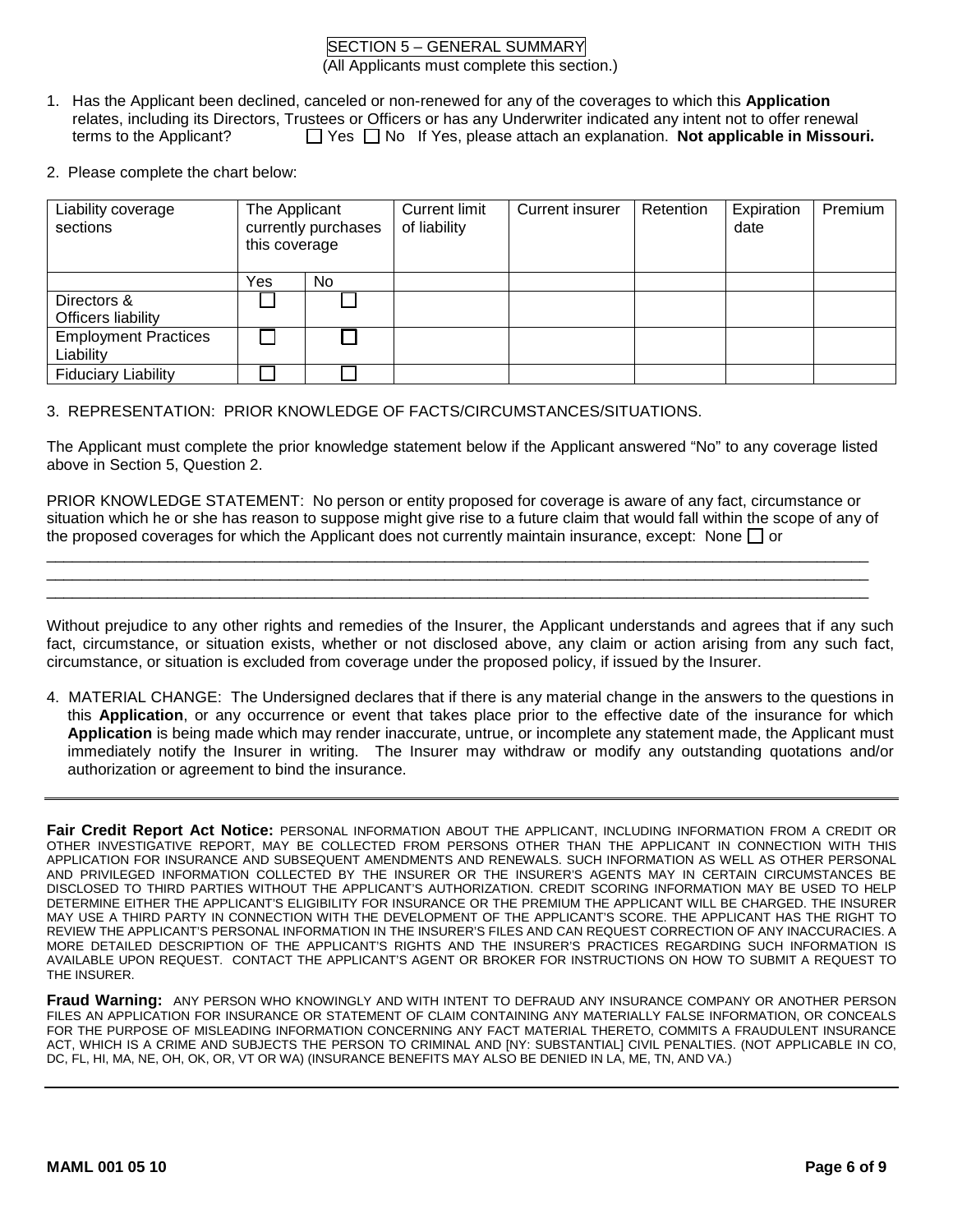**FOR INSUREDS LOCATED IN (Arkansas, Missouri, Nebraska, New York, Rhode Island), PLEASE READ AND SIGN THE FOLLOWING NOTICE REGARDING CLAIMS EXPENSES WITHIN LIMITS:** Please be advised that unlike most liability insurance policies in which payment of **Claim Expenses** does not reduce the policy limits, this policy contains **Claim Expenses** within the limits. The provision includes the Insurer's costs for providing legal defense against a **Claim** along with any **Claim** settlement amount within the stated policy limits.

Once the policy limit is reached, it is the Insured's responsibility to pay any further amounts for **Claim Expenses** or for any damages that may be awarded, except that the Insurer will pay damages for statutorily required liability insurance to the limit required by law.

**Arizona Notice:** Misrepresentations, omissions, concealment of facts and incorrect statements shall prevent recovery under the policy only if the misrepresentations, omissions, concealment of facts or incorrect statements are; fraudulent or material either to the acceptance of the risk, or to the hazard assumed by the insurer or the insurer in good faith would either not have issued the policy, or would not have issued a policy in as large an amount, or would not have provided coverage with respect to the hazard resulting in the loss, if the true facts had been made known to the insurer as required either by the application for the policy or otherwise.

**Florida and Illinois Notice:** I understand that there is no coverage for punitive damages assessed directly against an insured under Florida and Illinois law. However, I also understand that punitive damages that are not assessed directly against an insured, also known as "vicariously assessed punitive damages", are insurable under Florida and Illinois law. Therefore, if any Policy is issued to the Applicant as a result of this Application and such Policy provides coverage for punitive damages, I understand and acknowledge that the coverage for Claims brought in the State of Florida and Illinois is limited to "vicariously assessed punitive damages" and that there is no coverage for directly assessed punitive damages.

**Minnesota Notice:** Authorization or agreement to bind the insurance may be withdrawn or modified only based on changes to the information contained in this application prior to the effective date of the insurance applied for that may render inaccurate, untrue or incomplete any statement made with a minimum of 10 days notice given to the insured prior to the effective date of cancellation when the contract has been in effect for less than 90 days or is being canceled for nonpayment of premium.

**Missouri & Rhode Island Disclosure Notice:** I understand and acknowledge that if a \$100,000 or \$250,000 Limit of Liability is chosen or if the Insured Organization has more than 200 employees, that Defense Costs are a part of the Limit of Liability. This means that Defense Costs will reduce my limits of insurance and may exhaust them completely and should that occur, I shall be liable for any further legal Defense Costs and Damages. Defense Costs are as defined in Section III. I also understand that the Limit of Liability for the Extended Reporting Period, if applicable, shall be a part of and not in addition to the limit specified in the Policy Declarations.

**New York Disclosure Notice:** This policy is written on a claims made basis and shall provide no coverage for claims arising out of incidents, occurrences or alleged Wrongful Acts or Wrongful Employment Acts that took place prior to retroactive date, if any, stated on the declarations. This policy shall cover only those claims made against an insured while the policy remains in effect for incidents reported during the Policy Period or any subsequent renewal of this Policy or any extended reporting period coverage unless the insured purchases additional extended reporting period coverage. The policy includes an automatic 60 day extended claims reporting period following the termination of this policy. The Insured may purchase for an additional premium an additional extended reporting period of 12 months, 24 months or 36 months following the termination of this policy. Potential coverage gaps may arise upon the expiration for this extended reporting period. During the first several years of a claims-made relationship, claims-made rates are comparatively lower than occurrence rates. The insured can expect substantial annual premium increases independent overall rate increases until the claims-made relationship has matured.

**Utah Notice:** I understand that Punitive Damages are not insurable in the state of Utah. There will be no coverage afforded for Punitive Damages for any Claim brought in the State of Utah. Any coverage for Punitive Damages will only apply if a Claim is filed in a state which allows punitive or exemplary damages to be insurable. This may apply if a Claim is brought in another state by a subsidiary or additional location(s) of the Named Insured, outside the state of Utah, for which coverage is sought under the same policy.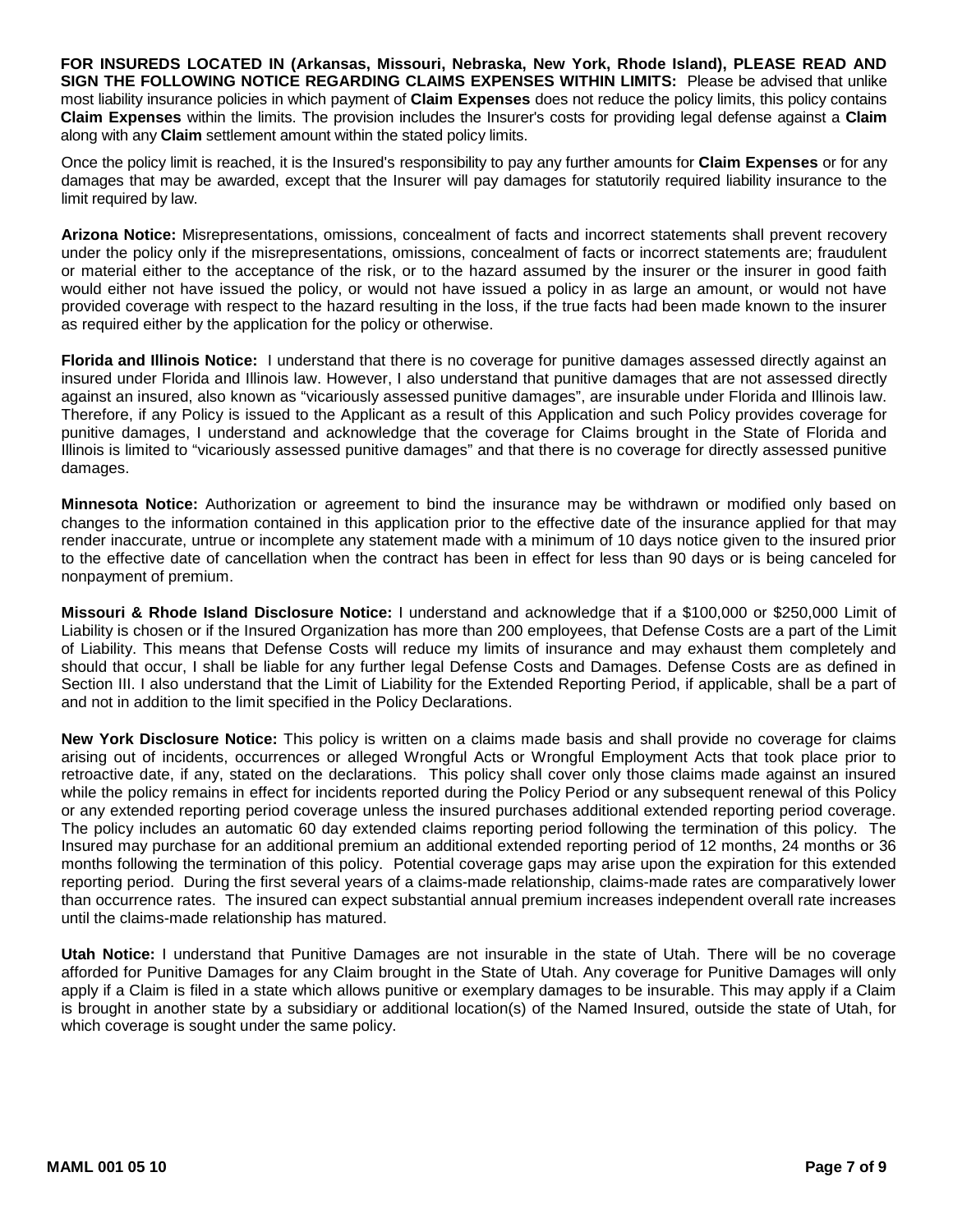The undersigned represents that to the best of his/her knowledge and belief the statements set forth in this **Application** and in any attachments herein are true and complete. The Insurer is hereby authorized to make any investigation and inquiry in connection with the information, statements and disclosures provided in this **Application**. The signing of this **Application** does not bind the Undersigned to purchase the insurance, nor does the review of this **Application** bind the Insurer to issue a policy. It is agreed that this **Application** shall be the basis of the contract should a policy be issued. This **Application** will be attached and become a part of the policy.

BY SIGNING BELOW, YOU ALSO AGREE TO THE TERMS AND CONDITIONS STATED IN THE NOTICES ABOVE THAT ARE APPLICABLE TO YOUR STATE.

This **Application** must be signed by the president, chief executive officer, chief operating officer, chief financial officer or inhouse general counsel of the **Parent Company** acting as the authorized representative of the person(s) and entity(ies) proposed for this insurance.

Date Signature Signature Title

\_\_\_\_\_\_\_\_\_\_\_\_\_\_\_\_\_\_\_\_\_\_\_\_\_\_\_\_\_\_ Name (please print)

As part of this **Application**, please submit the following documents for every Applicant seeking coverage:

\_\_\_\_\_\_ \_\_\_\_\_\_\_\_\_\_\_\_\_\_\_\_\_\_\_\_\_\_\_\_\_\_\_\_\_\_ \_\_\_\_\_\_\_\_\_\_\_\_\_\_\_\_\_\_\_

Applicant's latest fiscal year end financial statement (CPA prepared) and latest interim financial statement. □ List of the Applicant's current Directors & Officers. Audited plan financial statements and copies of the most recently filed Forms 5500 (and attachments) for all **ERISA**

plans for which coverage is requested.

 $\Box$  Copies of the latest versions of the Applicant's employee handbook.

Most recent EEO-1.

THE INFORMATION CONTAINED IN AND SUBMITTED WITH THIS **APPLICATION** IS ON FILE WITH THE INSURER AND ALONG WITH THE **APPLICATION** IS CONSIDERED PHYSICALLY ATTACHED TO AND PART OF THE POLICY, SHOULD ONE BE ISSUED. THE INSURER WILL HAVE RELIED UPON THIS **APPLICATION** AND ATTACHMENTS IN ISSUING ANY POLICY.

**Eirm name:** Taxpayer ID or Social Security No.: \_\_\_\_\_\_\_\_\_\_\_\_\_\_\_\_\_\_\_\_\_\_\_\_\_\_\_\_\_\_\_\_Producer license No.: PRODUCED BY (Insurance Agent or Broker): Producer name: Agency: Address (No., Street, City, State, ZIP):

**Thank you for choosing Markel!** 

**Submit**